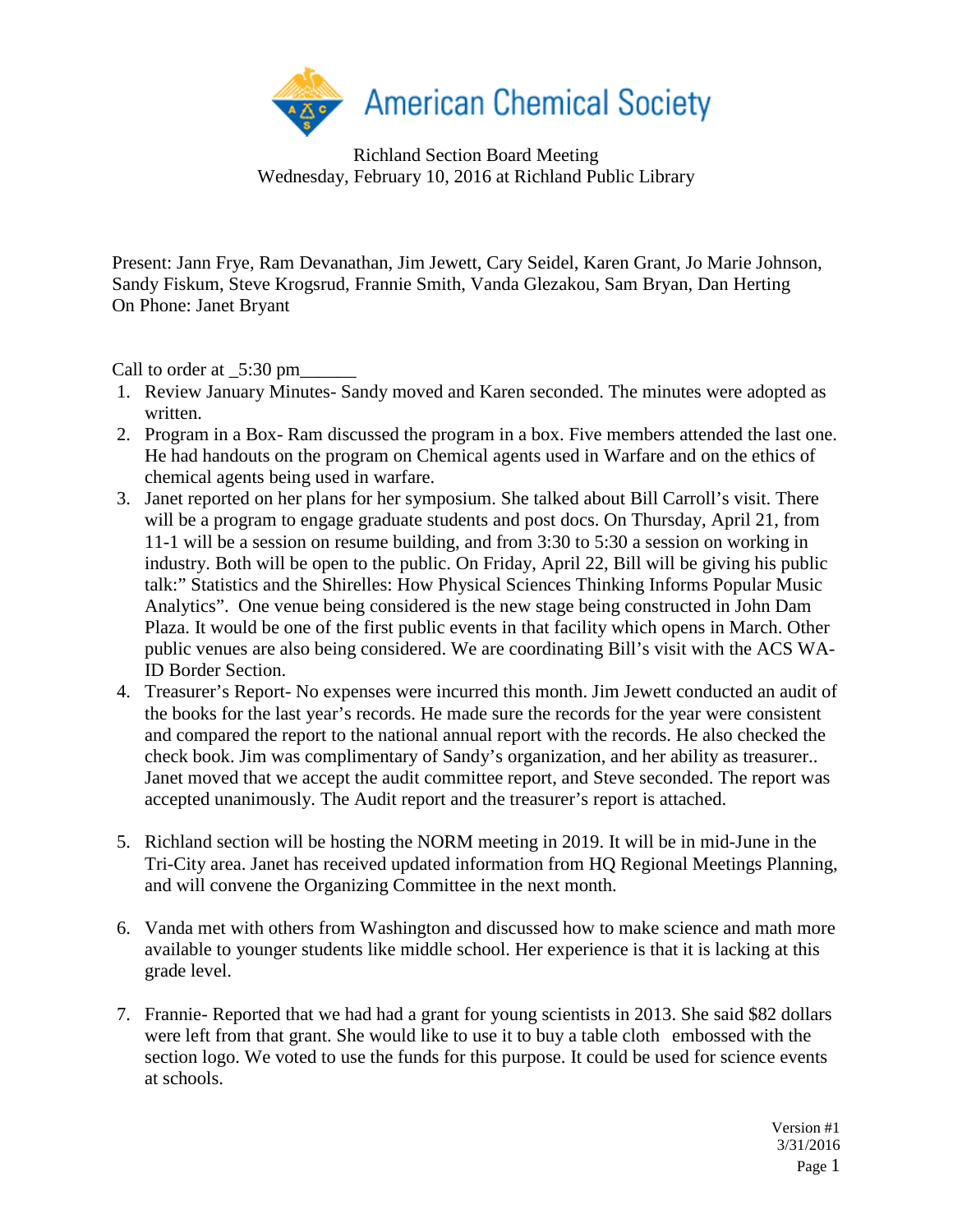

Richland Section Board Meeting

Wednesday, February 10, 2016 at Richland Public Library

8. Budget vote: After the Science Café talk given by Sam Bryan, members attending this meeting discussed the proposed budget. We had a question on what was our balance of current available funds. We have over \$19,000 in savings and over \$13,000 in checking. NORM held in 2007 held with Boise section was our main fundraiser. We anticipate raising significant funds when we hold NORM in 2019. We voted and the budget passed unanimously.

Treasurer's Report For February 2016 attached below:

| <b>ACS Richland Section</b><br><b>Treasurer's Report</b>                                                                                                |                            |                           |                   |                           |  |  |  |
|---------------------------------------------------------------------------------------------------------------------------------------------------------|----------------------------|---------------------------|-------------------|---------------------------|--|--|--|
|                                                                                                                                                         |                            |                           | February 10, 2016 |                           |  |  |  |
| <b>Activities</b><br>Jim Jewett conducted audit of the 2015 Treasury records.<br>The ACS annual report was updated to reflect 2015 income and expenses. |                            |                           |                   |                           |  |  |  |
| <b>Starting Balance</b>                                                                                                                                 |                            |                           |                   |                           |  |  |  |
| Savings                                                                                                                                                 | \$19,358.23                |                           |                   |                           |  |  |  |
| Checking                                                                                                                                                | \$13,609.81                |                           |                   |                           |  |  |  |
| <b>Receipts</b>                                                                                                                                         |                            |                           |                   |                           |  |  |  |
| From                                                                                                                                                    | Amount                     | <b>Budget</b><br>Category | Date              | Directed to:              |  |  |  |
|                                                                                                                                                         |                            |                           |                   |                           |  |  |  |
| Total receipts this period                                                                                                                              | \$0.00                     |                           |                   |                           |  |  |  |
| <b>Expenses</b>                                                                                                                                         |                            |                           |                   |                           |  |  |  |
|                                                                                                                                                         |                            | <b>Budget</b>             |                   |                           |  |  |  |
| To (date billed)                                                                                                                                        | Amount                     | Category                  | Date Paid         | Description; check number |  |  |  |
|                                                                                                                                                         |                            |                           |                   |                           |  |  |  |
|                                                                                                                                                         |                            |                           |                   |                           |  |  |  |
|                                                                                                                                                         |                            |                           |                   |                           |  |  |  |
|                                                                                                                                                         |                            |                           |                   |                           |  |  |  |
| Total spent this period                                                                                                                                 | \$0.00                     |                           |                   |                           |  |  |  |
| <b>Ending Balance</b><br>Savings<br>Checking                                                                                                            | \$19,358.23<br>\$13,609.81 |                           |                   |                           |  |  |  |
|                                                                                                                                                         |                            |                           |                   |                           |  |  |  |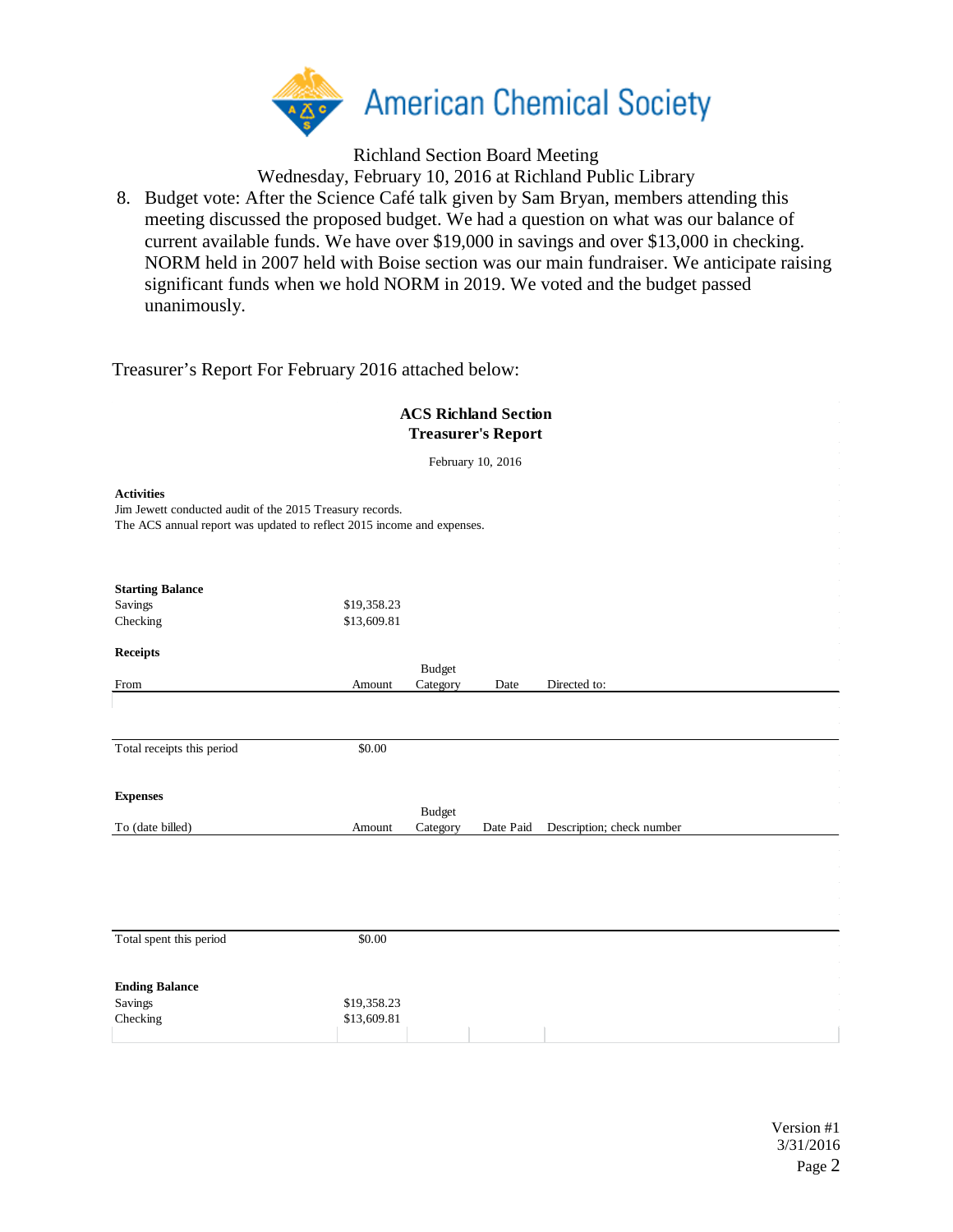

Richland Section Board Meeting Wednesday, February 10, 2016 at Richland Public Library

Audit of section treasurer's records attached below:

## **James R. Jewett, Ph.D.**

4715 West Robin Court West Richland, WA 99353 509-967-3114 jim@patnjim.us January 18, 2016 Dr. Ram Devanathan, Chair Richland Section American Chemical Society

Dear Dr. Devanathan:

Sandy Fiskum, as Section Treasurer, asked me to perform an independent review of the treasury records of the Richland Section for calendar year 2015 to demonstrate that the records are true, accurate, and complete. This review is now complete.

## **Procedure and Findings**

The starting materials for the review were as follows:

□ The section Treasurer's report to ACS National Headquarters for 2014 (copy, dated 10 Feb 2015).

 $\Box$  An electronic copy of the section Treasurer's financial spreadsheet documenting each item of income and expense that occurred throughout 2015.

 $\Box$  Bank statements received for the section's accounts covering the year 2015, including electronic images of cancelled checks issued during the year.

 $\Box$  Receipts and other evidence to document that expenditures and revenue of the section were appropriate to the business of the Section.

As the first step, I compared the 2015 beginning bank account balances as they were reported in the bank statements and in the Treasurer's report to National. As shown in Table 1, both of these records yield the same amount of net assets.

Next, I verified that the records also show consistent results for the 2015 year-end balances. Since the report to National has not yet been prepared, a balance sheet prepared by the Treasurer was used. This balance sheet contains the information that will be entered into the 2015 report to National. As shown in Table 2, the Treasurer's balance sheet is consistent with the bank records.

Finally, I compared all transactions occurring during the year in the section's accounts with supporting documentation, including cancelled checks, bills, receipts, and deposit vouchers, to ensure that they were legitimate expenses of the Section. All transactions are sufficiently supported by the documentation. - 2 -

**Table 1. Start of Year 2015** 

Version #1 3/31/2016 Page 3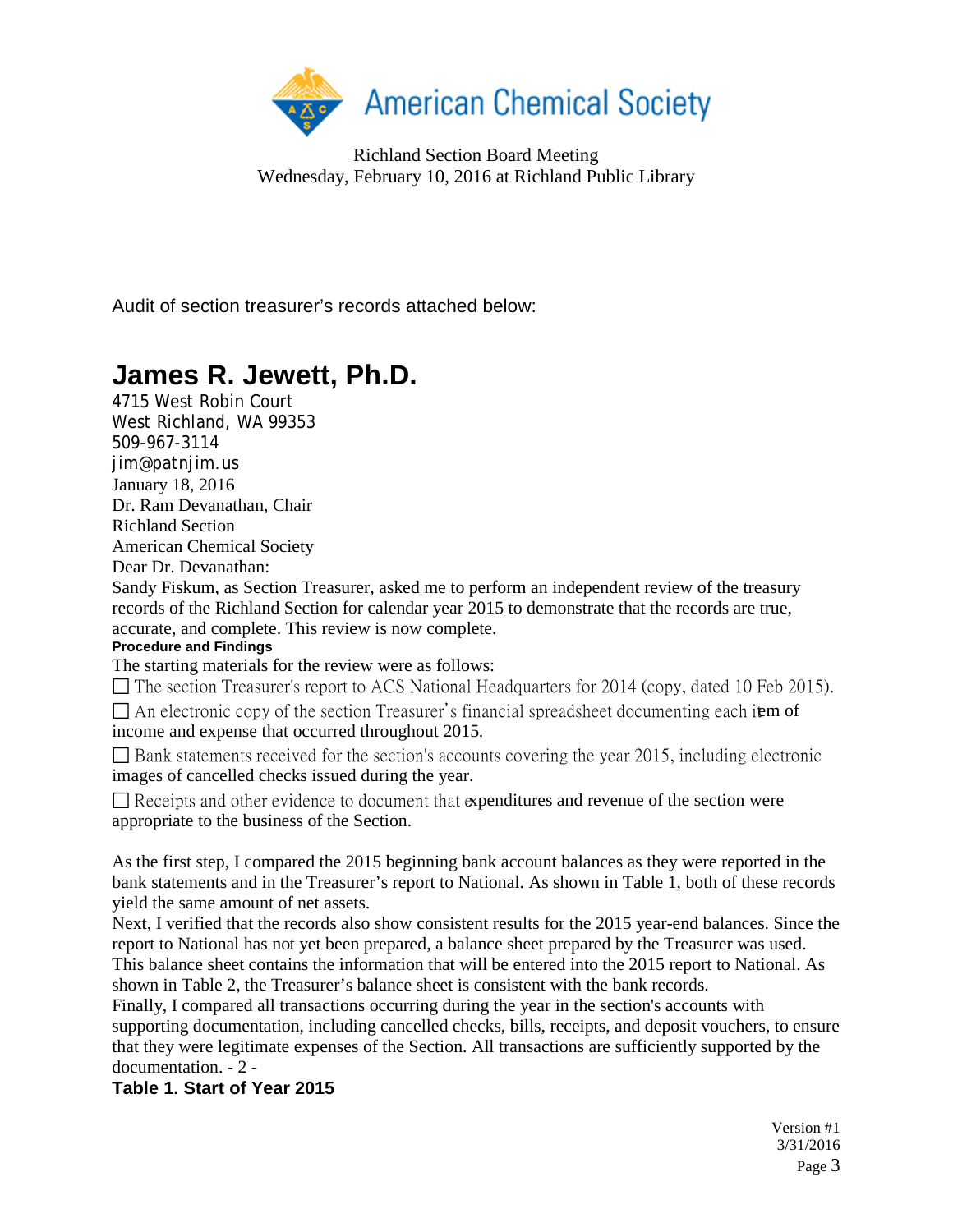

Richland Section Board Meeting

Wednesday, February 10, 2016 at Richland Public Library

| 2014 Local Section Annual Report*                 |              |
|---------------------------------------------------|--------------|
| Cash on hand (line 27):                           | \$32,493.00  |
| Plus other assets (line 28)                       | (none)       |
| Less liabilities (line 31; this amount represents | 801.00       |
| checks #1002, 1030, & 1054, which had been        |              |
| written, but not posted to the bank account as    |              |
| of $12/31/14$ )                                   |              |
| Net assets: 12/31/14 (line 32):                   | \$31,692.00  |
| <b>2015 Beginning Balances</b>                    |              |
| Banner Bank Savings Acct. #XXXX4011               | \$18,828.15  |
| (statement dated 31 Mar 2015)                     |              |
| Banner Bank Checking Acct. #XXXX2713              | \$11,120.05  |
| (statement dated 30 Jan 2015)                     |              |
| Plus 2014 revenues not deposited as of            | \$2545.00    |
| 12/31/14 (From ACS National, checks               |              |
| #364761, 364159, & 363945)                        |              |
| Less liabilities (checks #1002, 1030, $&$ 1054    | $-$ \$801.12 |
| written, but not posted to the bank account as    |              |
| of $12/31/14$ :                                   |              |
| Net assets                                        | \$31,692.08  |
| .                                                 |              |

\*All amounts in the annual report are rounded to the nearest dollar.